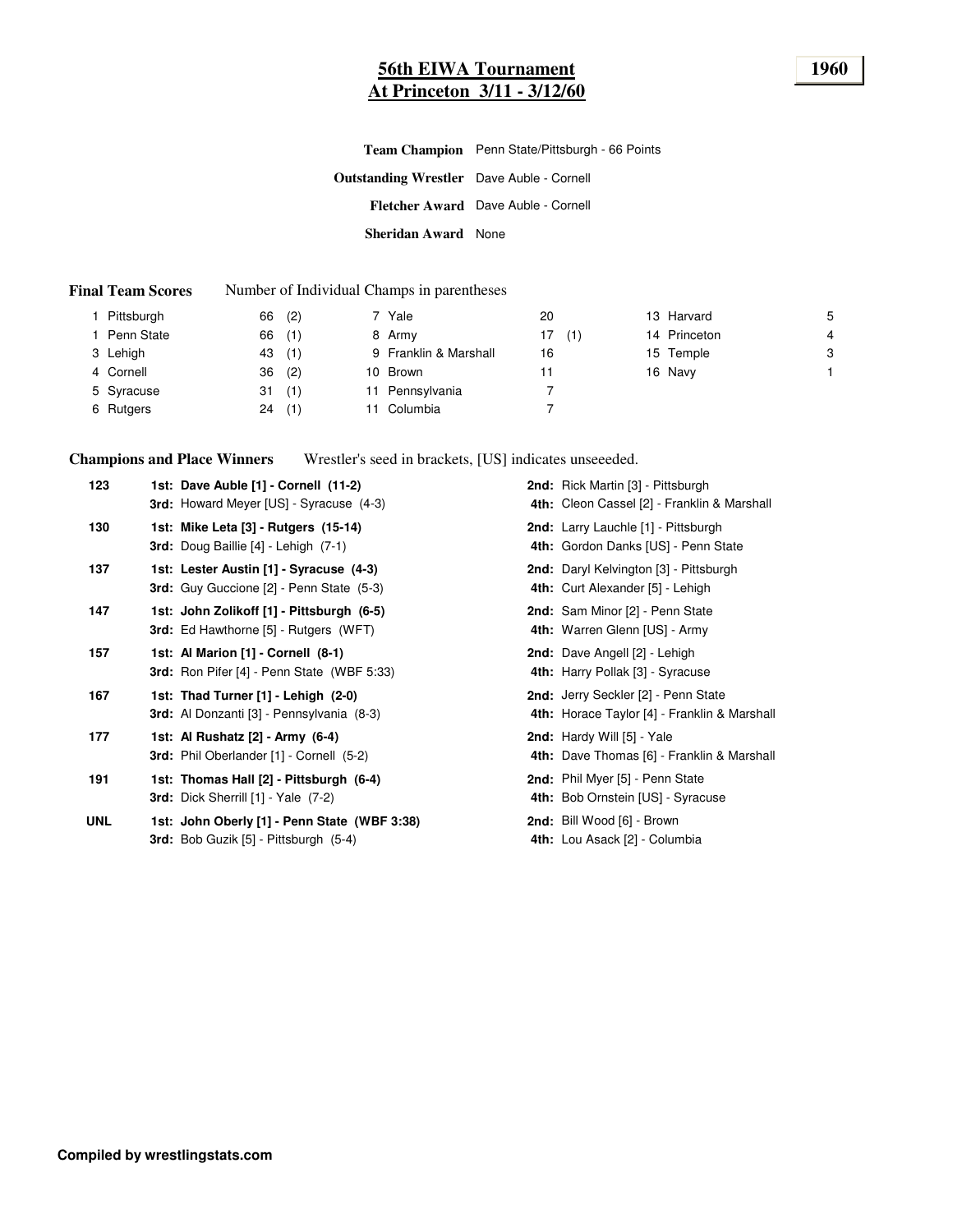# **3/11/1960 and 3/12/1960 at Princeton 1960 EIWA Championship Page 1 of 5**

#### **123 Weight Class**

| Dave Auble, Cornell [1]               |                        |                        |                   |
|---------------------------------------|------------------------|------------------------|-------------------|
| Bill Hamilton, Pennsylvania           | Dave Auble Fall 5:06   |                        |                   |
| John Partredge, Yale [8]              |                        | Dave Auble Fall 2:55   |                   |
| Chris Fischbacher, Princeton          | Chris Fischbacher 5-2  |                        |                   |
| Bob Hogan, Rutgers [4]                |                        |                        | Dave Auble 4-0    |
| Howard Meyer, Syracuse                | Howard Meyer 15-6      |                        |                   |
| Tony Scordo, Penn State [5]           |                        | Howard Meyer Fall 7:38 |                   |
| Horace Graves, Brown                  | Tony Scordo 7-3        |                        |                   |
| Cleon Cassel, Franklin & Marshall [2] |                        |                        | Dave Auble 11-2   |
| Richard Steinzig, Harvard             | Cleon Cassel Fall 1:39 |                        |                   |
| Bob Dalling, Lehigh [7]               |                        | Cleon Cassel 6-3       |                   |
| Don Luciano, Temple                   | Bob Dalling Fall 5:44  |                        |                   |
| Rick Martin, Pittsburgh [3]           |                        |                        | Rick Martin 6-2   |
| John Eller, Navy                      | Rick Martin 10-3       |                        |                   |
| Bye                                   |                        | Rick Martin 8-0        |                   |
| Brien Milesi, Columbia [6]            | <b>Brien Milesi</b>    |                        |                   |
| 130 Weight Class                      |                        |                        |                   |
| Larry Lauchle, Pittsburgh [1]         |                        |                        |                   |
| David McCoy, Syracuse                 | Larry Lauchle 13-1     |                        |                   |
| John Watkins, Harvard [8]             |                        | Larry Lauchle 12-3     |                   |
| Larry Cook, Pennsylvania              | Larry Cook 5-4         |                        |                   |
| Doug Baillie, Lehigh [4]              |                        |                        | Larry Lauchle 6-1 |
| Don Horn, Franklin & Marshall         | Doug Baillie 14-1      |                        |                   |
| Steve Saltzman, Temple [5]            |                        | Doug Baillie 15-6      |                   |
| Clyde Edgar, Yale                     | Steve Saltzman 7-4     |                        |                   |
| James McKinney, Navy [2]              |                        |                        | Mike Leta 15-14   |
| Gordon Danks, Penn State              | Gordon Danks 4-2       |                        |                   |
| Gene Bouley, Brown [7]                | Gene Bouley 6-4        | Gordon Danks 3-1       |                   |
| Ron Hummel, Princeton                 |                        |                        |                   |
| Mike Leta, Rutgers [3]                |                        |                        | Mike Leta 13-5    |
| Ed Strasbourger, Army                 | Mike Leta 23-7         |                        |                   |
| Dick Giustra, Cornell [6]             |                        | Mike Leta 13-3         |                   |
| Jim Balquist, Columbia                | Jim Balquist 3-2       |                        |                   |
|                                       |                        |                        |                   |

**Third Place: Doug Baillie 7-2**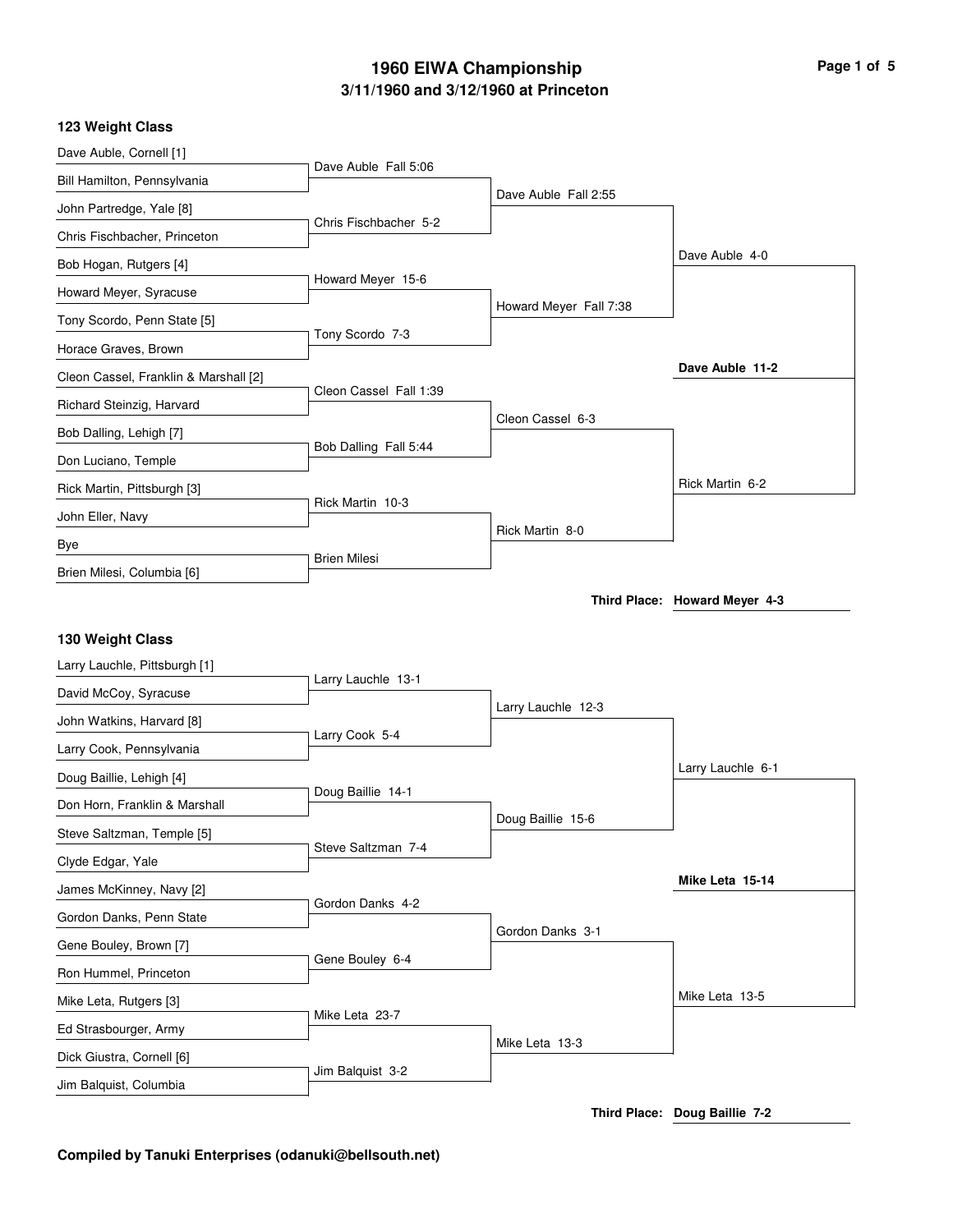# **3/11/1960 and 3/12/1960 at Princeton 1960 EIWA Championship Page 2 of 5**

|  | 137 Weight Class |  |
|--|------------------|--|
|--|------------------|--|

| Lester Austin, Syracuse [1]                  |                           |                            |                               |
|----------------------------------------------|---------------------------|----------------------------|-------------------------------|
| Richard Cuneo, Temple                        | Lester Austin Fall 5:44   |                            |                               |
| Cecil Boyd, Navy [8]                         |                           | Lester Austin 7-1          |                               |
| Robert Hartman, Franklin & Marshall          | Cecil Boyd 6-2            |                            |                               |
| Tom Grifa, Rutgers [4]                       |                           |                            | Lester Austin 6-1             |
| Robert Jones, Cornell                        | Tom Grifa 8-2             |                            |                               |
| Curt Alexander, Lehigh [5]                   |                           | Curt Alexander 3-2         |                               |
| Robert Keith, Brown                          | Curt Alexander Fall 2:40  |                            |                               |
| Guy Guccione, Penn State [2]                 |                           |                            | Lester Austin 4-3             |
| Thomas Owsley, Harvard                       | Guy Guccione 18-5         |                            |                               |
| Edward Flynn, Princeton [7]                  |                           | Guy Guccione 5-0           |                               |
| Dennis Benchoff, Army                        | Edward Flynn 4-2          |                            |                               |
| Daryl Kelvington, Pittsburgh [3]             |                           |                            | Daryl Kelvington 4-2          |
| Joe McLaughlin, Columbia                     | Daryl Kelvington 6-0      |                            |                               |
| Gillet Welles, Yale [6]                      |                           | Daryl Kelvington Fall 5:23 |                               |
| Richard Harkins, Pennsylvania                | Gillet Welles 3-0         |                            |                               |
|                                              |                           |                            | Third Place: Guy Guccione 5-3 |
|                                              |                           |                            |                               |
|                                              |                           |                            |                               |
| 147 Weight Class                             |                           |                            |                               |
| John Zolikoff, Pittsburgh [1]                | John Zolikoff 5-0         |                            |                               |
| Robert Smith, Navy                           |                           | John Zolikoff 8-3          |                               |
| James Estabrook, Harvard [8]                 | James Estabrook Fall 8:22 |                            |                               |
| Vince Chiarello, Columbia                    |                           |                            | John Zolikoff 7-1             |
| Neil DeLozier, Franklin & Marshall [4]       | Neil DeLozier 5-0         |                            |                               |
| Richard Jackson, Princeton                   |                           | Ed Hawthorne 8-1           |                               |
| Ed Hawthorne, Rutgers [5]                    | Ed Hawthorne 6-0          |                            |                               |
| Zane Tankel, Pennsylvania                    |                           |                            | John Zolikoff 6-5             |
| Sam Minor, Penn State [2]                    | Sam Minor 12-2            |                            |                               |
| James Carter, Cornell                        |                           | Sam Minor RD               |                               |
| Joe Matisak, Syracuse [7]                    | Joe Matisak 7-0           |                            |                               |
| Bill Granieni, Temple                        |                           |                            | Sam Minor 5-1                 |
| Bob Gunst, Lehigh [3]                        | Bob Gunst Fall 3:24       |                            |                               |
| Walter McNamara, Brown                       |                           | Warren Glenn 11-7          |                               |
| Mike Flicker, Yale [6]<br>Warren Glenn, Army | Warren Glenn Fall 4:47    |                            |                               |

**Third Place: Ed Hawthorne DFT**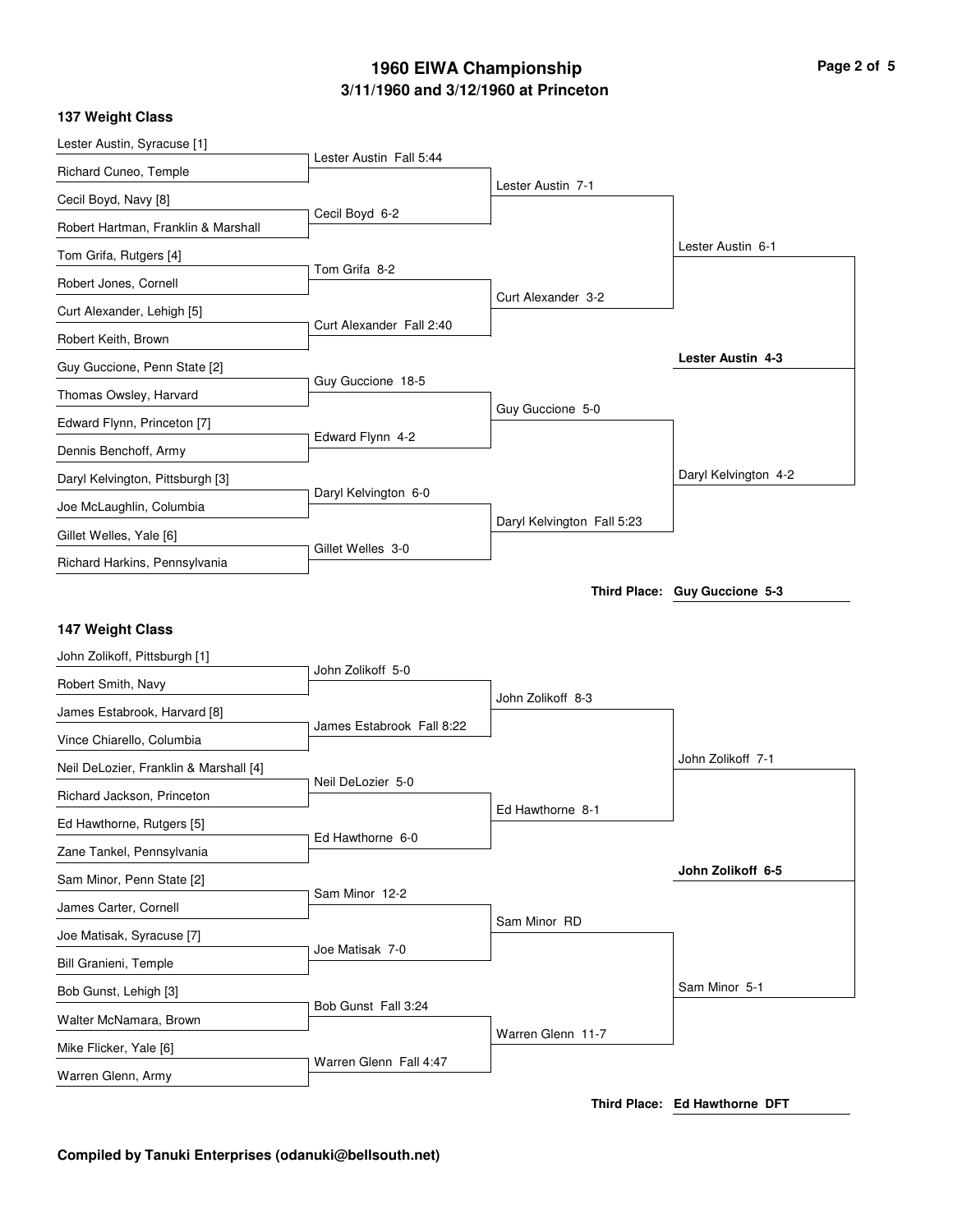# **3/11/1960 and 3/12/1960 at Princeton 1960 EIWA Championship Page 3 of 5**

| 157 Weight Class                       |                         |                       |                                  |
|----------------------------------------|-------------------------|-----------------------|----------------------------------|
| Al Marion, Cornell [1]                 |                         |                       |                                  |
| John Moyle, Brown                      | Al Marion 11-1          |                       |                                  |
| Rick Osmun, Temple [8]                 |                         | Al Marion Fall 5:25   |                                  |
| Joe Herr, Franklin & Marshall          | Rick Osmun 5-3          |                       |                                  |
| Ron Pifer, Penn State [4]              |                         |                       | Al Marion 10-6                   |
| Pete Nelson, Navy                      | Ron Pifer Fall 5:11     |                       |                                  |
| Bill Woodward, Princeton [5]           |                         | Ron Pifer 11-6        |                                  |
| Dick Lates, Columbia                   | Bill Woodward 6-0       |                       |                                  |
| Dave Angell, Lehigh [2]                |                         |                       | Al Marion 8-1                    |
| Steve Schultz, Harvard                 | Dave Angell Fall 6:57   |                       |                                  |
| Peter Schantz, Pennsylvania [7]        |                         | Dave Angell 14-1      |                                  |
| Gerry Rinker, Rutgers                  | Gerry Rinker 8-6        |                       |                                  |
| Harry Pollak, Syracuse [3]             |                         |                       | Dave Angell 3-2                  |
| Bob Davidson, Army                     | Harry Pollak 6-5        |                       |                                  |
| Alex Slaughter, Yale [6]               |                         | Harry Pollak 6-1      |                                  |
| August Arrigone, Pittsburgh            | Alex Slaughter 8-6      |                       |                                  |
|                                        |                         |                       | Third Place: Ron Pifer Fall 5:33 |
|                                        |                         |                       |                                  |
| 167 Weight Class                       |                         |                       |                                  |
| Thad Turner, Lehigh [1]                | Thad Turner Fall 1:00   |                       |                                  |
| Joel Batalsky, Temple                  |                         | Thad Turner Fall 1:20 |                                  |
| Lee Freeman, Harvard [8]               | Lee Freeman 5-4 OT      |                       |                                  |
| John McGrath, Navy                     |                         |                       | Thad Turner 6-0                  |
| Horace Taylor, Franklin & Marshall [4] | Horace Taylor Fall 2:03 |                       |                                  |
| Campbell, Columbia                     |                         | Horace Taylor 7-4     |                                  |
| Tom Miller, Yale [5]                   | Tom Miller DFT          |                       |                                  |
| Terry Case, Brown                      |                         |                       |                                  |
| Jerry Seckler, Penn State [2]          | Jerry Seckler 5-3       |                       | Thad Turner 2-0                  |
| Mel Kriesel, Army                      |                         |                       |                                  |
| Carl Skuba, Rutgers [7]                |                         | Jerry Seckler 3-2     |                                  |
| Donald Dunning, Syracuse               | Carl Skuba 5-1          |                       |                                  |
| Al Donzanti, Pennsylvania [3]          |                         |                       | Jerry Seckler 4-4, 1-1 RD        |
| Joe Schmitt, Pittsburgh                | Al Donzanti 5-0         |                       |                                  |
| Bill Newlin, Princeton [6]             |                         | Al Donzanti 4-1 OT    |                                  |
| Alex Steinbergh, Cornell               | Bill Newlin 9-0         |                       |                                  |

**Third Place: Al Donzanti 8-3**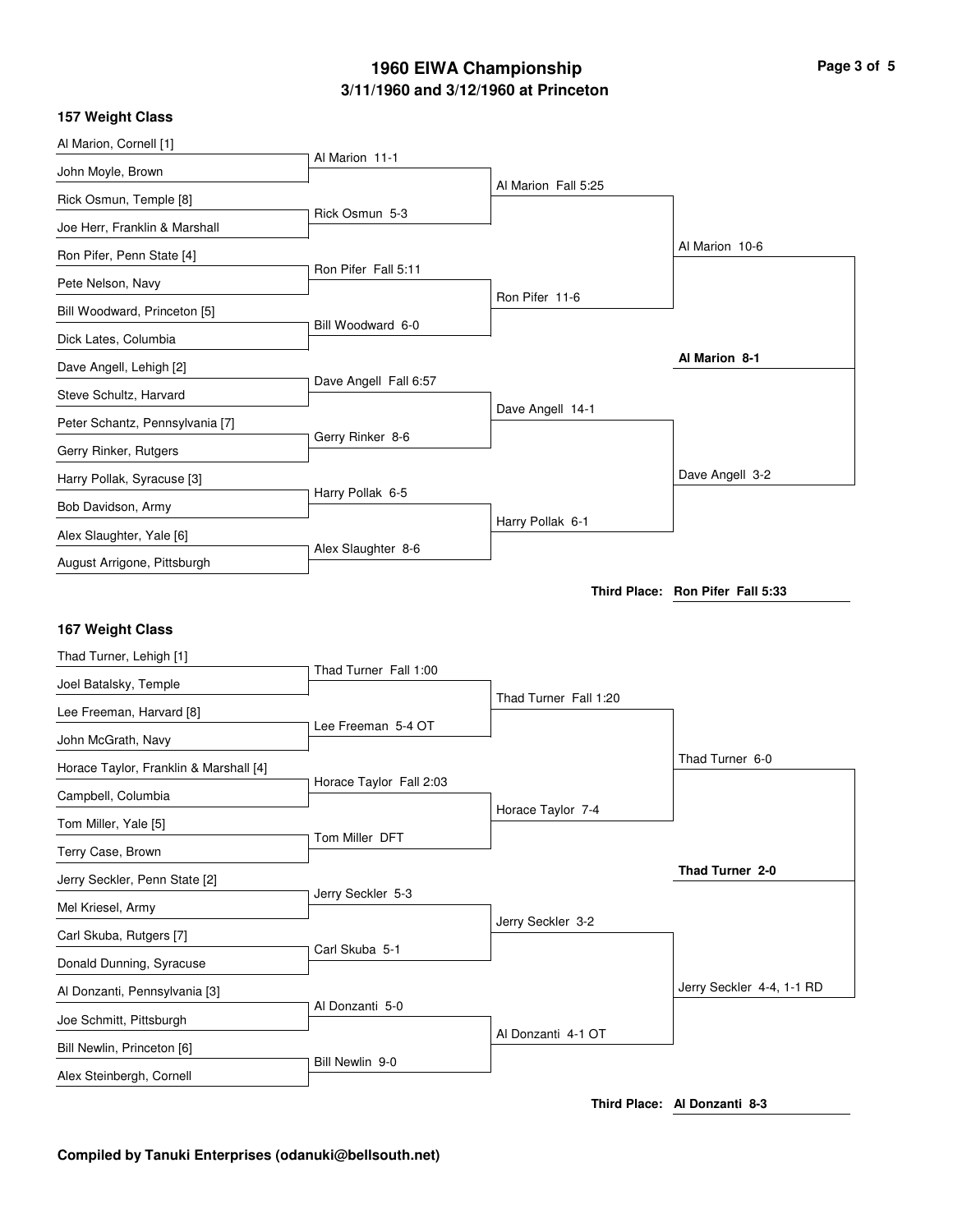# **3/11/1960 and 3/12/1960 at Princeton 1960 EIWA Championship Page 4 of 5**

| Phil Oberlander, Cornell [1]                  |                        |                     |                                  |
|-----------------------------------------------|------------------------|---------------------|----------------------------------|
| Bob Dickstein, Columbia                       | Phil Oberlander 6-0    |                     |                                  |
| John Wynne, Syracuse [8]                      |                        | Phil Oberlander 6-0 |                                  |
| Don Cory, Rutgers                             | Don Cory 2-0           |                     |                                  |
| Jim Detrixhe, Lehigh [4]                      |                        |                     | Hardy Will 5-3                   |
| Leary, Harvard                                | Jim Detrixhe 9-0       |                     |                                  |
| Hardy Will, Yale [5]                          |                        | Hardy Will 7-1      |                                  |
| Joe Mueller, Navy                             | Hardy Will 4-1         |                     |                                  |
| Al Rushatz, Army [2]                          |                        |                     | Al Rushatz 9-4                   |
| Dennis Woolley, Pennsylvania                  | Al Rushatz Fall 6:29   |                     |                                  |
| Tony Vuocolo, Pittsburgh [7]                  |                        | Al Rushatz 6-0      |                                  |
| John Huntsman, Brown                          | Tony Vuocolo 12-2      |                     |                                  |
| Henry Barone, Penn State [3]                  |                        |                     | Al Rushatz 7-2                   |
| Tony DiSantis, Temple                         | Henry Barone Fall 2:32 |                     |                                  |
| Dave Thomas, Franklin & Marshall [6]          |                        | Dave Thomas 7-3     |                                  |
| Gerry Norton, Princeton                       | Dave Thomas 7-2        |                     |                                  |
|                                               |                        |                     | Third Place: Phil Oberlander 5-2 |
|                                               |                        |                     |                                  |
|                                               |                        |                     |                                  |
| 191 Weight Class                              |                        |                     |                                  |
| Dick Sherrill, Yale [1]                       | Dick Sherrill 6-3      |                     |                                  |
| Edgar Smith, Pennsylvania                     |                        | Dick Sherrill 6-2   |                                  |
| Charlie Moore, Lehigh [8]                     | Charlie Moore 14-1     |                     |                                  |
| Bob Crawford, Franklin & Marshall             |                        |                     | Phil Myer 3-2                    |
| Carlos Henriquez, Columbia [4]                | Bill Werst 2-0         |                     |                                  |
| Bill Werst, Cornell                           |                        | Phil Myer 6-3       |                                  |
| Phil Myer, Penn State [5]                     | Phil Myer 9-1          |                     |                                  |
| John Wright, Princeton                        |                        |                     | Thomas Hall 6-4                  |
| Thomas Hall, Pittsburgh [2]                   | Thomas Hall 9-5        |                     |                                  |
| John Narcisco, Rutgers                        |                        | Thomas Hall 8-4     |                                  |
| Ted Robbins, Harvard [7]                      | Ted Robbins 4-0        |                     |                                  |
| Larry Frank, Temple                           |                        |                     | Thomas Hall 6-2                  |
| Art Giorgini, Brown [3]                       | Bob Ornstein 6-0 OT    |                     |                                  |
| Bob Ornstein, Syracuse                        |                        | Bob Ornstein DFT    |                                  |
| John Griffith, Navy [6]<br>Harry Miller, Army | Harry Miller 11-4      |                     |                                  |

**Third Place: Dick Sherrill 7-2**